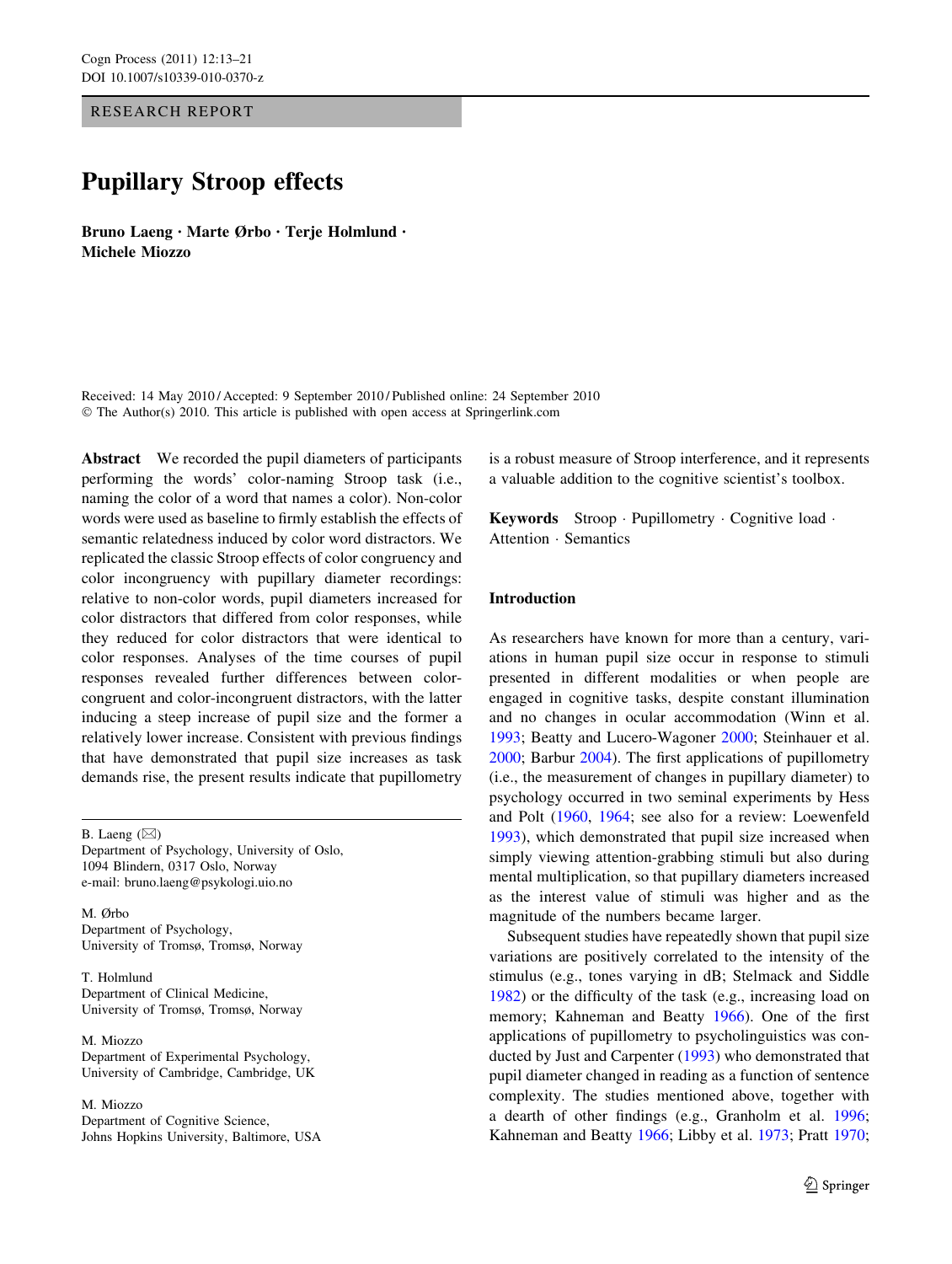Peavler [1974](#page-7-0); Hoeks and Levelt [1993;](#page-7-0) Just and Carpenter [1993;](#page-7-0) Krüger et al. [2001;](#page-7-0) Karatekin et al. [2004](#page-7-0); Verney et al. [2004;](#page-8-0) Nuthmann and van der Meer [2005](#page-7-0); Bijleveld et al. [2009;](#page-7-0) Piquado et al. [2010](#page-7-0); Van der Meer et al. [2010\)](#page-8-0), converge on the proposal that variations of pupil size represent a physiological marker of processing ''load'', ''cognitive effort'', or the use of attentional ''resources'' (Kahneman [1973;](#page-7-0) Beatty [1982\)](#page-6-0) that are mediated by ''autonomic arou-sal" (Bradley et al. [2007\)](#page-7-0). However, as pointed out by Just and Carpenter ([1993\)](#page-7-0), because pupillary responses are only indirect markers or correlates of how intensely a processing system is operating, they are epiphenomenal (not causally linked) to further cognitive processes. In other words, citing an analogy drawn by Beatty and Lucero-Wagoner [\(2000](#page-7-0)), just as reporter genes can be used as 'reporter variables' of bio-cellular processes, pupillary responses can only be used as 'reporter variables' of the use of specific cognitive mechanisms and of the engagement of their underlying neural substrates (Koss [1986](#page-7-0); Sara [2009](#page-8-0)).

The inherent limitations of pupillometry have not prevented researchers from exploiting this technique for the purposes of understanding specific cognitive processes. An illustrative example of this application of pupillometry comes from perceptual rivalry. Einhäuser et al. (2008) showed that pupillary dilations have a predictive relationship to switches between conscious percepts, a finding suggesting that pupillary changes are the physiological marker of the resolution between competitive representations in awareness (cf. Paulsen and Laeng [2006\)](#page-7-0). Here, we focus on the applicability of pupillometry to the investigation of word meaning (semantics) processing. Recent studies have examined the pupil correlates of the Stroop task (Brown et al. [1999](#page-7-0); Siegle et al. [2004](#page-8-0), [2008](#page-8-0)), which has been one of the primary paradigms that cognitive scientists have used to identify how word meaning is represented and accessed in speakers' minds and brains. Participants in the Stroop task name the color with which written words are shown and, although instructed to disregard the written words and concentrate instead on the colors of the displayed words, participants cannot avoid reading the words, with inevitable interfering effects that are particularly noticeable when the words denote color terms different from the word colors (e.g., when the word red appears in blue). Color words can generate their interference effect only if their meaning is accessed, a fact explaining the prominence of the Stroop task in research on semantic processing (cf. Laeng et al. [2005](#page-7-0)). Pupillometric studies replicated the Stroop color effect measuring eye responses: the largest pupil dilations were recorded when word meaning and word color mismatched. As these results show that pupil responses are sensitive to word meaning, they also demonstrate the usefulness of pupillometry for the investigation of semantic processing.

Some of the features of pupillometry make it a promising tool for research on the neurocognition of semantics. To the extent that pupillary changes can be continuously recorded and are phase-locked to the unfolding of cognitive processes, they can provide valuable clues about the realtime structuring of cognitive processing (cf. Richardson et al. [2007](#page-7-0)). Researchers can also profit from the sensitivity of pupil variations to representations and responses that are only partially activated and that may never pass the threshold for eliciting overt behavior or conscious appraisal (Bijleveld et al. [2009;](#page-7-0) Laeng and Falkenberg [2007](#page-7-0); Laeng et al. [2007](#page-7-0)). Another advantage is that pupil recording can occur without any disruption of behavioral tasks. Being a non-invasive measure, pupil recording does not require overt responses and is obtainable even without participant knowledge. Finally, the imperviousness of pupil measurements to artifacts induced by head movements or other muscular activity makes pupillometry particularly suited to tasks involving overt verbal responses, including the Stroop color-naming task.

Although prior studies of the pupillometry of Stroop effects revealed impressively robust findings (Brown et al. [1999](#page-7-0); Siegle et al. [2004](#page-8-0), [2008\)](#page-8-0), they were unfortunately limited in two important respects. The first limitation concerns the baseline (letter strings and color-congruent words) used to establish color-incongruency effects. That is, prior studies reported greater pupil size for the word blue than a string of Xs or the word *red*, when the expected color response was ''red.'' Such baselines do not allow a univocal interpretation of color-incongruency effects. Because color words and letter strings differ in meaning as well as lexical status (words vs. non-words), the pupil dilation in Stroop tasks could reflect differences in the processing of meaning, lexical information, or both. Analogous difficulties arise when color-incongruent words are compared to color-congruent words. Differences between the responses to these two types of distractors can also stem from variations in their phonologies and orthographies; that is, while color-congruent words are phonologically and orthographically identical to the word targets, color-incongruent words are not. These problems can be rectified if non-color words are employed as baseline, a procedure commonly adopted in studies of the Stroop paradigm (e.g., Klein [1964](#page-7-0); Burt [2002\)](#page-7-0). In this way, it can be established more precisely whether pupil dilations vary as a function of word meaning. The second limitation of prior studies that applied pupillometry to Stroop tasks concerns the time course of pupil responses. Brown et al. [\(1999](#page-7-0)) only reported pupil responses averaged across the entire recording interval; although Siegle et al. ([2004,](#page-8-0) [2008](#page-8-0)) examined the time course of pupillary responses, their analyses were restricted to the comparison of colorcongruent versus color-incongruent words. By providing a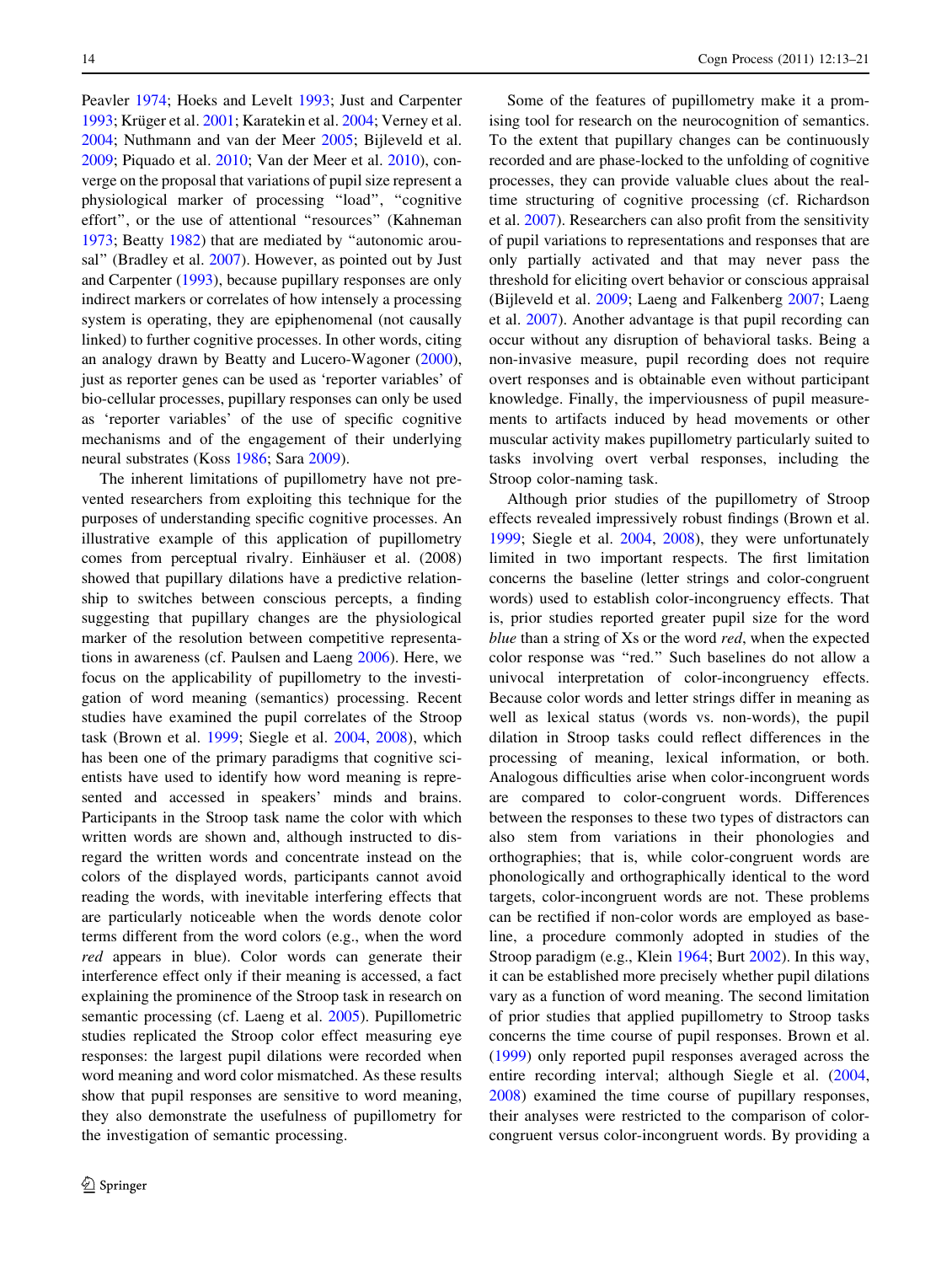continuous recording of a physiological response to cognitive tasks, pupillometry offers the opportunity to determine the time course and thus an additional variable for examining neurocognitive mechanisms.

The Norwegian speakers participating in our study named the colors in which the written stimuli appeared. We recorded the pupil responses—their diameters and time courses—induced by color words and non-color words. Color words appeared either in a congruent color (e.g., the word rød [red] shown in red) or in an incongruent color (e.g., the word rød [red] shown in green). Following the experimental design originally adopted by Stroop [\(1935](#page-8-0)), later replications have also included color-congruent words. For sake of comparability with prior studies, a color-congruent condition was also included in our study. Non-color words were used as baseline because, as we discussed above, they provide an adequate reference point for assessing the effects of color congruence/incongruence.

In addition to pupillary responses, we also measured RTs. The reason for collecting response latencies was twofold. On the one hand, we wanted to assure that our design replicated chronometric effects reported in prior studies. On the other hand, we wanted to compare the sensitivity (i.e., effect sizes) to Stroop interference of RTs versus pupillometry. This comparison would help us determine whether pupillometry could represent a valuable alternative or complement to RT measurements.

# Methods

#### Participants

Forty students (20 females) of the University of Tromsø (Norway) volunteered for the experiment (mean age  $=$ 26.8;  $SD = 5.2$ ). All participants were native Norwegian speakers, had normal or corrected-to-normal visual acuity, and showed no signs of color vision deficiencies, as measured with the Farnsworth-Munsell 100 Hues test (GretagMacbeth<sup>©</sup>).

# Stimuli

Distractors were either Norwegian color words or Norwegian non-color words. There were nine color words, namely: *gul* [yellow], *blå* [blue], *grønn* [green], *rød* [red], rosa [pink], lilla [violet], brun [brown], oransje [orange], and  $\gamma a^{\dagger}$  [gray]. The nine non-color words were nouns not associated with a particular color (e.g., bord [table], rye [mat]). Color and non-color word distractors were matched for length (number of letters). Color words were shown either in congruent colors (e.g., rød in red) or incongruent colors (e.g., rød in blue). To reduce the proportion of color

words, we also presented N distractors formed by letter strings (meaningless, pronounceable pseudowords conforming to Norwegian orthography; cf. Kristoffersen [2000](#page-7-0)), which were used as fillers and excluded from result analyses. Eighty color-congruent words, 80 color-incongruent words, 80 non-color words, and 80 filler trials consisting of pronounceable but meaningless pseudowords were used in the experiment. Each of the color responses occurred with equal frequencies in the whole experiment and in association with the different types of distractors. Care was taken not to pair words and colors that sounded alike, since a phonological overlap facilitates the naming response (see MacLeod [1991,](#page-7-0) for a review of this effect). Order of presentation was randomized. Words were presented over a white background (RGB: 250, 250, 250) as bitmap images (800  $\times$  600 pixels) in Geneva font 36 and subtended no more than 7 degrees of visual angle.

## Pupillometry

A Remote Eye Tracking Device by SensoMotoric Instruments (RED, SMI) was used to record the horizontal and vertical coordinates of each participant's left eye. The eyetracker had a 2-ms sample rate with a resolution smaller than 0.1 degree; it operated with an infrared-light-sensitive video camera that allowed recording in illuminated rooms. The illumination of the testing room was kept constant throughout testing sessions. A single measure (in pixels) of pupil diameter was obtained for each sample by averaging the horizontal and vertical coordinates of the pupillary diameter.

# Procedure

Participants were tested individually in a windowless and soundproof room. Before the experiment proper, participants named palettes of the nine target colors to assure the use of the expected color labels. Participants were seated in front of a computer screen at a distance of 72 cm with their chins and foreheads stabilized in a headrest. They were instructed to ignore the words and name their pixel colors as fast and accurately as possible. A trial began with the presentation of a white screen of the same luminance of the target trials (RGB: 250, 250, 250), which was followed by a 1,000-ms presentation of 3–7 black pound symbols (#), and then, in the same position, by a 2,000-ms presentation of the alphabetic stimuli (word/non-words). The pound symbols were of the same size of the letters used in the words and appeared at the center of the screen. The pound symbols had a black outline and were filled with the same white color of the background. The beginning of pupillometric recording was synchronized with the appearance of the alphabetic stimulus. We always refer to 0 as the onset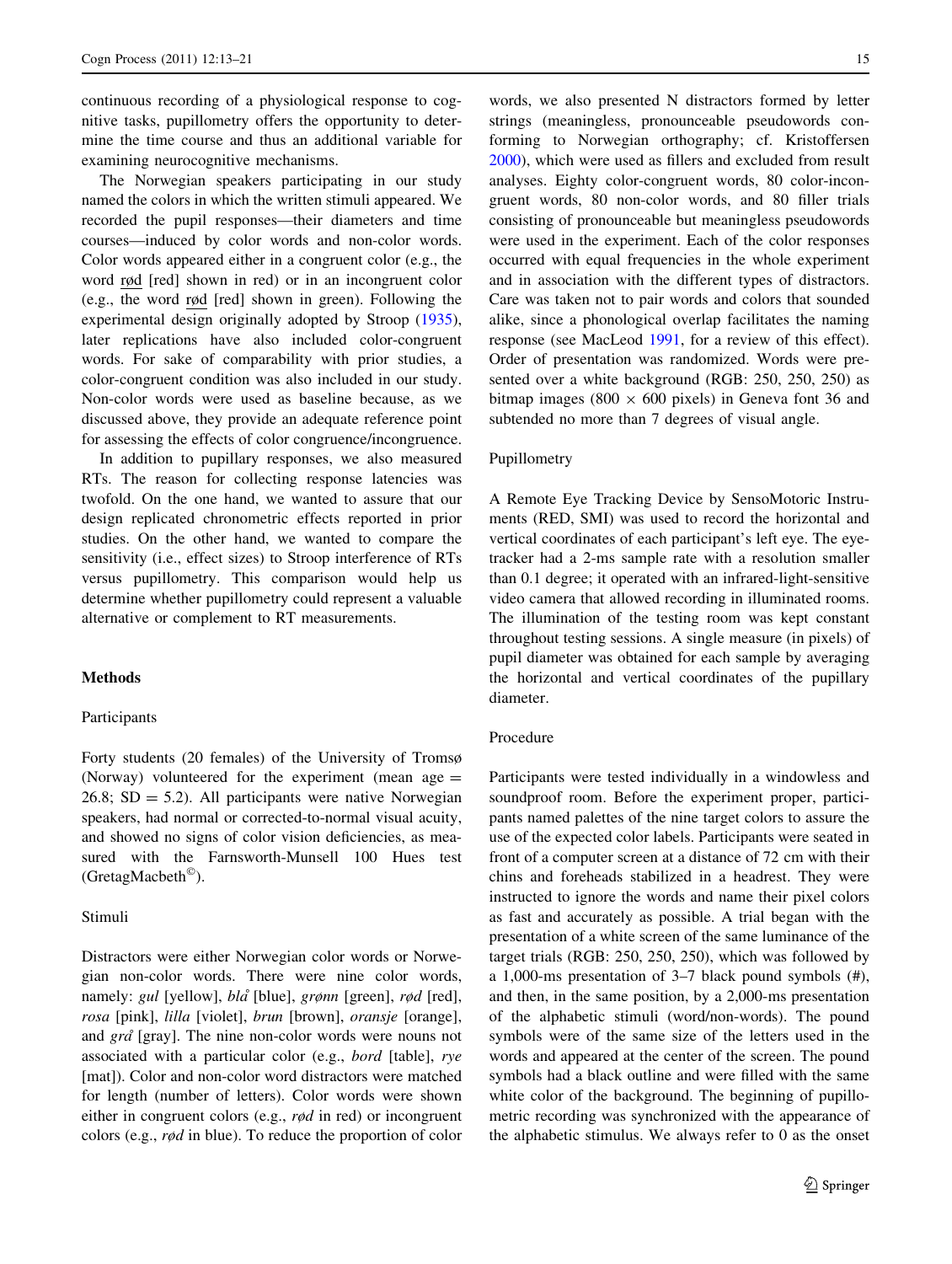of the alphabetic stimulus. E-Prime<sup>©</sup> software recorded RTs from the onset of the alphabetic stimulus until a vocal emission response was picked up by the microphone (i.e., until the time elapsing between the appearance of the alphabetic stimulus and the onset of the vocal response, which triggered the speech recording device). The experimenter manually recorded the response accuracy. A training block preceded the experiment proper. The word distractors used for training did not appear in the experiment proper. Three non-color words were used at the beginning of the experiment as warm-up stimuli; these stimuli were not part of the experimental word set and were not included in any of the analyses. Responses scored as errors included instances in which participants used incorrect color labels, stuttered, uttered ''uhms'' or other speech hesitations, or in which microphone failures were recorded. Stimuli were presented in 4 blocks, and the whole experiment lasted approximately 60 min.

## Analyses

Response latencies that exceeded a participant's mean by more than 3 SDs or that were shorter than 100 ms were treated as outliers and eliminated from the analyses of RTs and pupil dilations. Errors were also excluded from such analyses. Technical problems made the RT data of three participants unusable, so that the data of only 37 participants were included in the analyses. Pupil responses with diameter equal to zero were eliminated from analyses, as they are likely to result from eye blinking. We also excluded pupil responses with diameters smaller/greater than 3 SDs from the mean of a specific condition. The application of these trimming procedures led to eliminating 1% of the RTs data and 3% of the pupillometry data.

# **Results**

#### Naming responses

Errors (incorrect color names) occurred rarely (1%) and with similar rates across the various types of distractors. Given this pattern, errors were not further analyzed. Naming latencies were entered in a within-subject ANOVAs with type of distractor as variable (color-congruent vs. color-incongruent vs. non-color words). The ANOVA revealed significant differences across the response latencies of the three distractor types,  $F(2, 78) = 15.2$ ,  $P < 0.0001$ . Responses were faster for congruent colors (mean  $RT = 771$  ms;  $SD = 89$ ) than for incongruent colors (mean  $RT = 914$  ms;  $SD = 95$ ), whereas responses to non-color words (mean  $RT = 820$  ms;  $SD = 68$ ) showed intermediate latencies. Post hoc Scheffé tests on these

means showed that the incongruent condition caused significantly slower RTs than the congruent condition (mean difference  $= 142$  ms; critical difference  $= 39$  ms;  $P < 0.0001$ ; effect size  $d = 0.6$ ) and the non-color words (mean difference  $= 99$  ms; critical difference  $= 39$  ms;  $P < 0.0001$ ; effect size  $d = 0.5$ ); the difference in overall mean change in pupillary diameter for the congruent condition and the non-color words conditions was also significant (mean difference  $= 50$  ms; critical difference  $=$ 39 ms;  $P < 0.01$ ; effect size  $d = 0.3$ ).

## Pupillometric changes

For each participant, we determined the average pupillary diameter recorded for fixation symbols during the 200-ms preceding word onset. This average was subtracted from the pupillary diameters recorded for correct responses at each 20-ms sample point within the 0- to 2,000-ms interval. The obtained baseline-corrected data on mean change in pupillary diameters for the whole 2-s period were then entered in a repeated-measures ANOVA with condition (colorcongruent vs. color-incongruent vs. non-color words) as the within-subject factor. This analysis revealed a main effect of condition,  $F(2, 78) = 15.8$ ,  $P \lt 0.0001$ . In essence, pupillary responses replicated the response pattern obtained with RTs. That is, color-incongruent words caused the largest change in pupil diameter (mean  $= 0.072$  mm;  $SD = 0.11$ ). In contrasts, color-congruent words produced the smallest change (mean  $= 0.044$  mm;  $SD = 0.91$ ). Noncolor words (mean  $= 0.053$  mm; SD  $= 0.97$ ) resulted in intermediate changes (see Fig. [1](#page-4-0)). Post hoc Scheffé tests on these mean changes in pupillary diameter over the whole recording epoch confirmed that the incongruent condition caused small but significantly larger pupillary dilations than the congruent condition (mean difference  $= 0.028$ ; critical difference = 0.05;  $P \lt 0.0001$ ; effect size  $d = 0.14$ ) and the non-color words (mean difference  $= 0.019$ ; critical difference = 0.05;  $P \lt 0.0001$ ; effect size  $d = 0.09$ ); the difference in overall mean change in pupillary diameter for the congruent condition and the non-color words conditions was also significant (mean difference  $= 0.008$ ; critical difference = 0.05;  $P < 0.004$ ; effect size  $d = 0.05$ ).

In addition, we identified the maximum peak of each of the three conditions based on the maximum mean value for each condition. We then computed the mean (1,380 ms) and standard deviation (60 ms) of the latencies of these three peaks, and, based on these obtained values, we identified an epoch around the mean latency that was 2 SDs wide (120 ms); that is, an epoch that included samples from 1,320 to 1,440 ms. We then computed, for each subject, the means of the three conditions within this epoch, and we entered these data into a final ANOVA, with condition (color-congruent vs. color-incongruent vs.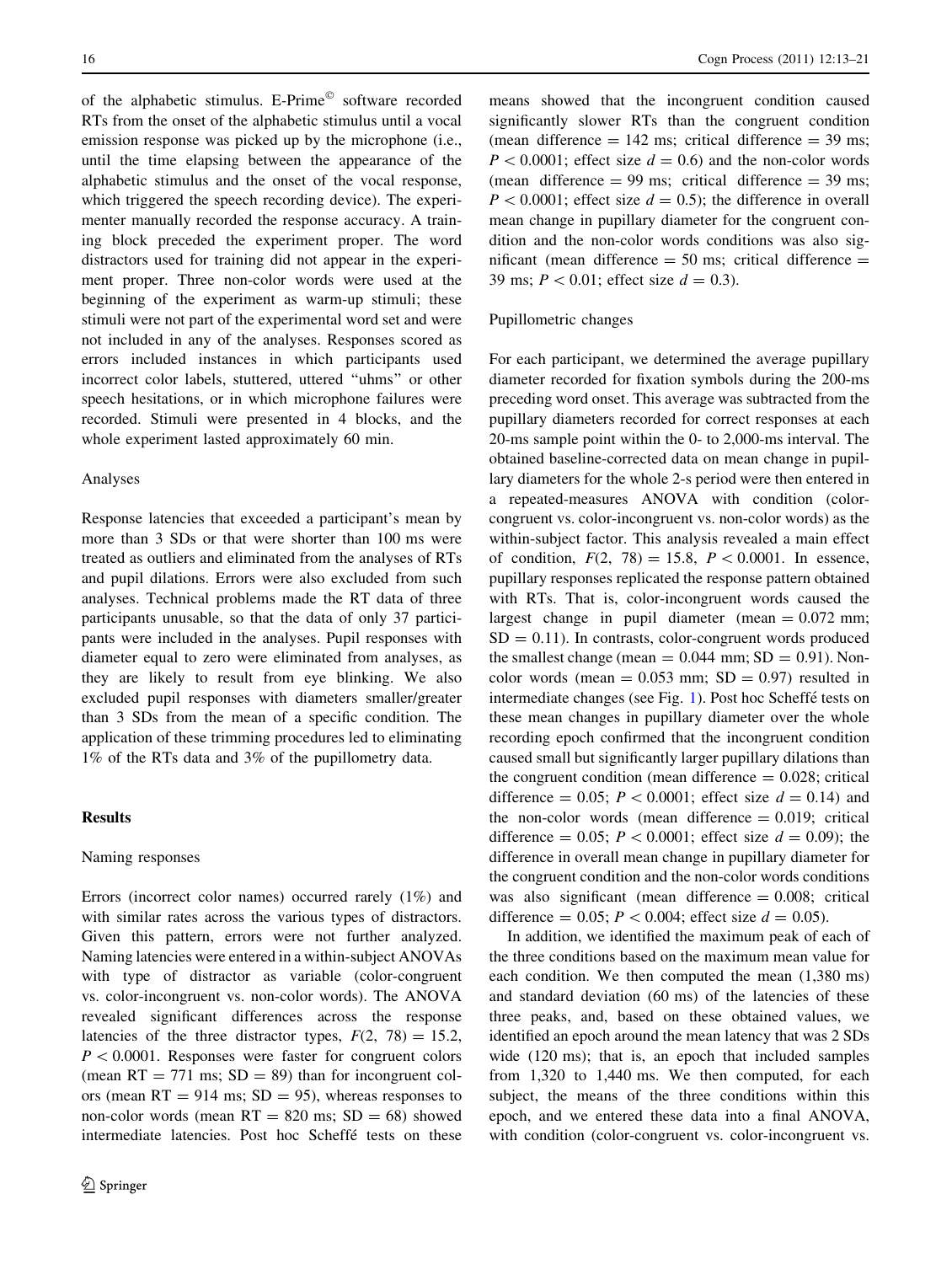<span id="page-4-0"></span>

Fig. 1 Change in mean pupil diameters (in mm) averaged over a 2-s epoch from onset of each distractor stimulus. Bars indicate 95% confidence intervals for within-subject designs (Loftus and Masson [1994\)](#page-7-0)

non-color words) as the within-subject factor. This analysis revealed a highly significant effect of condition,  $F(2, 78) =$ 19.2,  $P < 0.0001$ . Color-incongruent words caused the largest change in pupil diameter (mean  $= 0.157$  mm;  $SD = 0.13$ , color-congruent words the smallest change (mean  $= 0.091$  mm;  $SD = 0.10$ ), and pupillary responses to non-color words were intermediate (mean  $= 0.124$  mm;  $SD = 0.11$ ). Post hoc Scheffe<sup> $\epsilon$ </sup> tests showed that the incongruent condition caused significantly larger pupillary dilations than the congruent condition during this selected time window (mean difference  $= 0.066$ ; critical difference = 0.024;  $P \le 0.0001$ ; effect size  $d = 0.27$ ) and the non-color words (mean difference  $= 0.033$ ; critical difference = 0.024;  $P < 0.004$ ; effect size  $d = 0.14$ ); the difference in overall mean change in pupillary diameter for the congruent condition and the non-color words conditions was also significant (mean difference  $= 0.033$ ; critical difference = 0.024;  $P < 0.004$ ; effect size  $d = 0.15$ ).

As Fig. 2 clearly shows, pupillary changes in diameter showed two general peaks. The first, smaller, peak reached its asymptote early at about 400 ms and showed no evident differences among conditions. The second, larger, peak reached its maximal value at about 1,400 ms; thus later than the first peak but also later than the average onset of vocal responses. Most importantly, this second peak showed diverging distractor effects in the distribution of pupil diameters that remained separate up to the last sample of pupillary diameter recording (i.e., from 1,400 to 2,000 ms).

Finally, we performed a simple regression analysis based on each participant's mean of pupillary change (as the regressor) and the respective mean RTs as the dependent variable. Pupillary change had no significant predictive value on RTs  $(y = 848-101*x)$ ; slope coefficient:  $t(35) = 0.74$ ,  $P = 0.40$ ). More interestingly, in a second simple regression in which we analyzed measures of the Stroop effect (i.e., incongruent condition minus congruent condition) corresponding to RTs and pupillary change, respectively, we found that the ''pupillary Stroop'' significantly predicted the "RT Stroop" ( $y = 126-259*x$ ; slope coefficient:  $t(35) = 2.2, P < 0.05; R = 0.4$ .

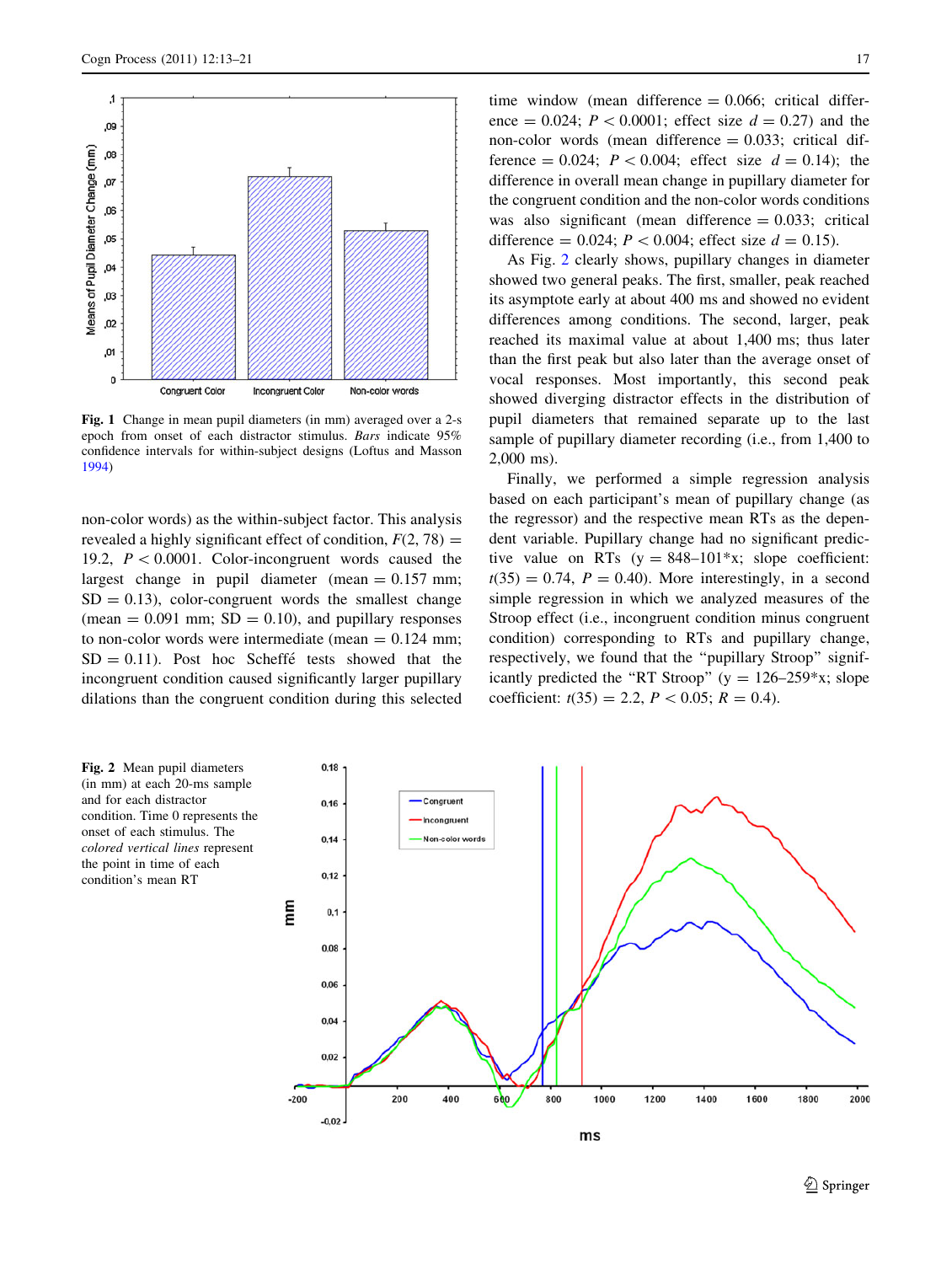## **Discussion**

Using non-color words as baseline, we found that pupil size increased for color-incongruent distractors, but decreased for color-congruent distractors. We thus essentially replicated the result pattern observed in prior studies of the pupillometry of Stroop effects (Brow et al. 1999; Siegle et al. [2004](#page-8-0), [2008](#page-8-0)). If we take pupil dilation as an index of distractor interference, with greater dilation corresponding to larger interference, recordings of pupil sizes and naming latencies converged impressively in the present study. Both measures replicated the classic Stroop effect of colorincongruence—larger dilations and longer naming latencies for color-incongruent words than non-color words. There was an opposite pattern for color-congruent words, which induced smaller pupil size and shorter naming latencies relative to non-color words. Moreover, a Stroop incongruent condition was compared to either (a) the traditional baseline of comparing incongruent distractors to congruent distractors or (b) an alternative baseline based on comparing incongruent distractors to non-color words. Hence, we conclude that, although semantics is a determining factor for the occurrence of Stroop interference, a significant part of the interference effect is contributed by variations in the phonologies and orthographies of the stimulus words.

Interestingly, the physiological and performance measurements differed in terms of effect sizes, which were greater for RTs than pupillary responses also when compared with peak pupillary responses. However, the pupillary measures were also clearly sensitive to the cognitive conflict of Stroop interference; in fact, they were positively (albeit modestly) related to the RTs. Thus, an implication of these findings is that the physiological measure of Stroop interference as changes in pupillary diameter could be a valid substitute to the more traditional performance measure (i.e., RT) of Stroop interference in cases where these are difficult or impossible to obtain (e.g., in aphasic patients). Future research will clarify whether, in other cognitive paradigms, pupillometry may also be able to identify effects that would remain undetected with RT measures.

Altogether, the pupillary changes we observed with the different distractors allow us to better characterize the correlates of pupil responses. As apparent from Fig. [2,](#page-4-0) the pupil responses started to clearly separate off at about 1,200-ms post-stimulus onset. This point in time occurs after the onset of the naming responses, which may raise the question of whether pupil responses reflected the onset of the behavioral responses (Simpson [1969](#page-8-0)). Such a question would have received an affirmative answer, if the pupil responses induced by the different distractors had the same pattern. But pupil responses increased, reduced, or remained stable across distractors, a finding that is difficult to reconcile with the proposal that pupil changes were simply reflections of the onsets of naming responses. In contrast, a 400-ms peak or relatively lower amplitude showed no evident differences among conditions. This early peak was most likely unrelated to the meaning of the stimuli and could be best interpreted as mirroring the pupillary response to the attentional changes associated with stimulus appearance (cf. Richer and Beatty [1985](#page-8-0)).

Our finding that distractor meaning modulates pupillary sizes suggests that pupil responses are not indicators of generalized and indistinct conflicts in the input. On the contrary, pupil responses are also sensitive to semantic variables. This does not necessarily mean that the mechanisms specifically involved in semantic word processing could modulate pupil responses directly. The responsiveness that pupils exhibited for semantics could have a different source—for example, pupil responses could have been modulated by attentional mechanisms, which in turn were affected by word semantic properties. But the point is that even as indirect markers of semantic processing, pupil changes can provide a tool for investigating the neurocognitive correlates of word meaning processing. The pupillometry of Stroop effects offers a primary example of such approach.

Our analyses of the time courses of pupillary responses to word distractors have revealed two time signatures: an early peak at about 400 ms and a later peak at about 1,400 ms. In this respect, pupillometry shows a close resemblance with the ERPs correlates of the Stroop task, which also revealed two time-locked effects associated with the presentation of color-incongruent words, one at about 400 ms after stimulus onset, the other after the behavioral response (Liotti et al. [2000;](#page-7-0) Rebai et al. [1997](#page-7-0); West [2003;](#page-8-0) West and Alain, [1999\)](#page-8-0). The 'earlier' ERPs effect exhibits greater negativity over the frontal region of the scalp and appears to reflect the activity of neural generators in the cingulate cortex, particularly in the anterior cingulate cortex (ACC). Given the time accuracy of the ERPs recording, the 'later' ERPs effect unequivocally occurs after the onset of the naming responses and has been proposed to reflect post-response attentional control mechanisms (e.g., monitoring of performance and error detection; Carter et al. [1998](#page-7-0); van Veen and Carter [2002](#page-8-0)). Do these time coincidences between pupillometry and ERPs arise because the two measures index similar processes? The differences observed between the two measures of Stroop effects seem to provide critical clues to this question. Pupillary responses were not modulated by distractors at 400 ms, unlike ERPs responses that demonstrated clear distractor effects at this point in time. This major discrepancy makes it unlikely that the early correlates of pupillary responses and ERPs index similar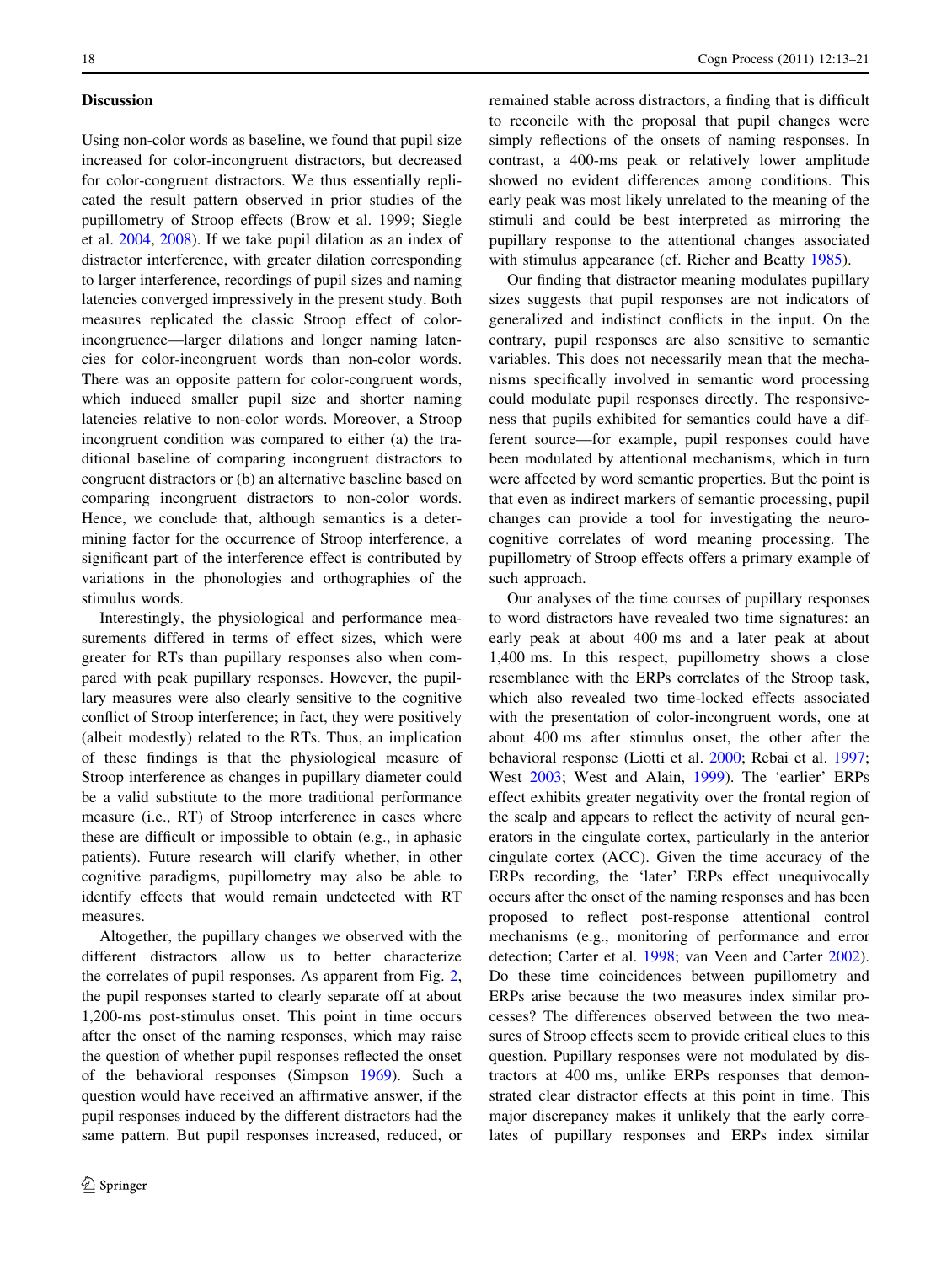<span id="page-6-0"></span>processes. Distractor effects appeared later in pupillometry—at about 1,400 ms, thus after naming was initiated. We can easily reconcile these discrepancies, if we consider that ERPs are associated with faster physiological responses than pupil dilation, a difference reflecting the fact that it takes time for activation modulating autonomic arousal and originating within cortical areas (e.g., prefrontal and cingulate cortex; Matthews et al. [2004](#page-7-0); Nagai et al. [2004\)](#page-7-0) to spread through the brainstem and induce measurable changes in pupil size. Thus, the 400-ms ERPs correlate could be shifted in time in pupillometry, so that distractors generate noticeable changes in pupil size not earlier than about 1,400 ms. According to this hypothesis, pupil changes appearing after the naming responses most likely corresponded to brain processes that did occur at least half a second earlier, and therefore before the behavioral responses were generated. Moreover, the late, differential, pupillary responses to distractor meaning reflected processes implicated in the successful resolution of the cognitive conflict engendered by the distractors, rather than processes associated with post-response attentional control. Naturally, future results need to confirm that the late pupillary responses observed in Stroop tasks are the signature of semantic processing triggered by conflicting stimuli. Nevertheless, our findings clearly demonstrate the potential of pupillometry for charting the time course of neurocognitive processes. Even if pupillometry does not supply an almost instantaneous recording of brain correlates (unlike ERPs), it can still provide important insights on the temporal unfolding of neurocognitive mechanisms when proper delays are factored in.

It is significant to note here that the cingulate area responding to color-incongruent stimuli in neuroimaging studies of the Stroop task (e.g., Banich et al. 2000; Bench et al. [1993](#page-7-0); Carter et al. [1998;](#page-7-0) MacDonald et al. [2000](#page-7-0); Pardo et al. [1990\)](#page-7-0) is also related to autonomic arousal (e.g., Brown et al. [2002](#page-7-0); Matthews et al. [2004](#page-7-0); Nagai et al. [2004\)](#page-7-0), which in turn is implicated in pupil dilation. The involvement of identical or adjacent areas in the processing of incongruent stimuli and autonomic responses gives strong plausibility to the hypothesis that pupil size may vary as an effect of the congruency of the Stroop-like stimuli. More direct evidence pointing to this conclusion comes from an fMRI study in which a numerical variant of the Stroop task was used (Critchley et al. [2005\)](#page-7-0). Pairs of numbers were presented side-by-side on a computer screen, and participants indicated as quickly as possible which number was larger (size of font being the interfering parameter; e.g., the small number being printed with a large font). MRI scans and pupil measurements were both recorded, while participants performed their size judgments. Findings implicated the cingulate gyrus in autonomic arousal, since activity in this area was correlated to

pupillary changes, especially in those trials where errors were produced. These data led to propose that the cognitive conflict engendered by incongruent stimuli engages considerable attentional resources and cognitive control in prefrontal and cingulate areas, which in turn would activate the autonomic arousal system thus determining pupillary dilations of size directly correlated to cognitive load (Critchley et al. [2005;](#page-7-0) Siegle et al. [2004,](#page-8-0) [2008\)](#page-8-0).

To conclude, we found that changes in pupillary size are able to index word meaning processing. These data naturally raise the question as to whether pupillary effects can substitute verbal responses in studies where subjects cannot or should not produce a verbal response. It would provide unique opportunities to test word processing with adult speakers affected by word production deficits (e.g., aphasia) or in circumstances such as fMRI where overt naming can produce motion artifacts. But perhaps the most attractive application would involve infants and monkeys. Indeed, one of the most exciting developments of pupillometry in cognitive sciences relates to the finding that attention-induced changes in pupil diameter are reliably measurable with infants and children (Munsinger and Banks [1974](#page-7-0); Karatekin et al. [2007](#page-7-0); Chatham et al. [2009](#page-7-0);) as well as with non-human primates (Iriki et al. [1996](#page-7-0)). Recently, researchers created ingenious paradigms to generate response uncertainty and cognitive conflict in the minds of infants and to record it with pupillometry (e.g., Gredebäck and Melinder [2010;](#page-7-0) Jackson and Sirois [2009](#page-7-0)). Given that our results indicate that pupillary measures of Stroop interference are positively related to the traditional measure of Stroop interference as revealed by RT, then it is hopeful that, in future studies, researchers will be equally resourceful in applying pupillometry to analogs of Stroop effects in pre/non-verbal participants.

Acknowledgments We are grateful to Thomas Espeseth for comments on a draft of this manuscript.

Open Access This article is distributed under the terms of the Creative Commons Attribution Noncommercial License which permits any noncommercial use, distribution, and reproduction in any medium, provided the original author(s) and source are credited.

#### References

- Banich MT, Milham MP, Atchley R, Cohen NJ, Wszalek T et al (2000) fMRI studies of Stroop tasks reveal unique roles of anterior and posterior brain systems in attentional selection. J Cogn Neurosci 12:988–1000
- Barbur JL (2004) Learning from the pupil–studies of basic mechanisms and clinical applications. In: Chalupa LM, Werner JS (eds) The Visual Neurosciences. MIT Press, Cambridge
- Beatty J (1982) Task-evoked pupillary responses, processing load, and the structure of processing resources. Psychol Bull 91:276–292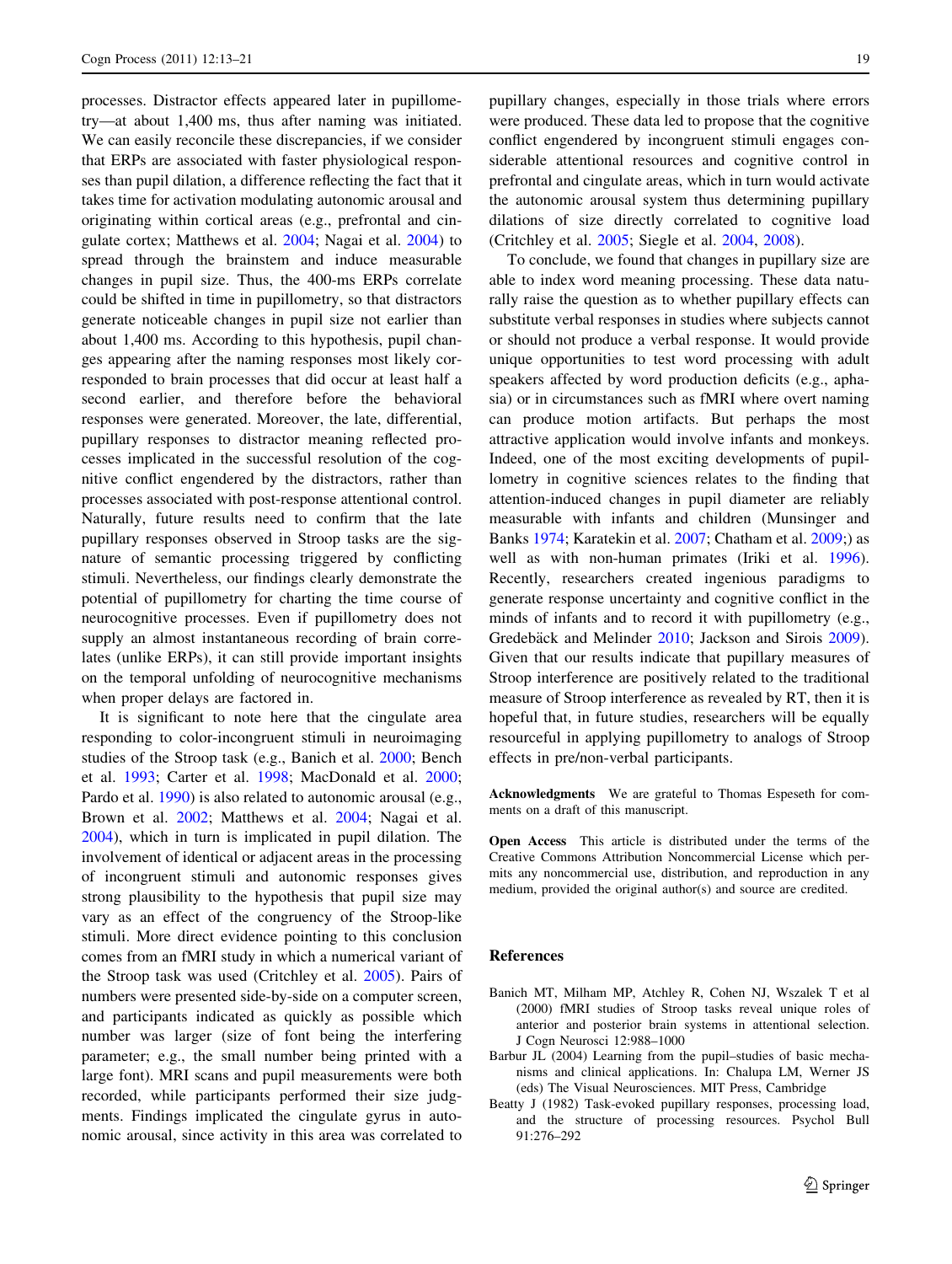- <span id="page-7-0"></span>Beatty J, Lucero-Wagoner B (2000) The pupillary system. In: Cacioppo JT, Tassinary LG, Berntson GC (eds) Handbook of Psychophysiology. Cambridge University Press, Cambridge
- Bench C, Frith C, Grasby P, Friston K, Paulesu E, Frackowiak R et al (1993) Investigation of the functional anatomy of attention using the Stroop test. Neuropsychologia 31:907–922
- Bijleveld E, Custers R, Aarts H (2009) The unconscious eye opener: pupil dilation reveals strategic recruitment of resources upon presentation of subliminal reward cues. Psychol Sci 20:1313– 1315
- Bradley MM, Miccoli L, Escrig MA, Lang PJ (2007) The pupil as a measure of emotional arousal and autonomic activation. Psychophysiology 44:128–144
- Brown GG, Kinderman SS, Siegle GJ, Granholm E, Wong EC, Buxton RB (1999) Brain activation and pupil response during covert performance of the Stroop color word task. J Int Neuropsychol Soc 5:308–319
- Brown TL, Gore CL, Carr TH (2002) Visual attention and word recognition in Stroop color naming: is word recognition "automatic"? J Exp Psychol Gen 131:220-240
- Burt JS (2002) Why do non-color words interfere with color naming. J Exp Psychol Hum Percept Perform 28:1019–1038
- Carter CS, Beaver TS, Barch DM, Botvinick MM, Noll D, Cohen JD (1998) Anterior cingulate cortex, error detection, and the online monitoring of performance. Science 280:747–749
- Chatham CH, Frank MJ, Munakata Y (2009) Pupillometric and behavioral markers of a development shift in the temporal dynamics of cognitive control. Proc Natl Acad Sci USA 106:5529–5533
- Critchley HD, Tang J, Glaser D, Butterworth B, Dolan RJ (2005) Anterior cingulate activity during error and autonomic response. NeuroImage 27:885–895
- Granholm E, Asarnow RF, Sarkin AJ, Dykes KL (1996) Pupillary responses index cognitive resource limitations. Psychophysiology 33:457–461
- Gredebäck G, Melinder AMD (2010) Infants understanding of everyday social interactions: a dual process account. Cognition 114:197–206
- Hess EH, Polt JM (1960) Pupil size as related to interest value of visual stimuli. Science 132:349–350
- Hess EH, Polt JM (1964) Pupil size in relation to mental activity during simple problem solving. Science 140:1190–1192
- Hoeks B, Levelt WJM (1993) Pupillary dilation as a measure of attention: a quantitative system analysis. Behav Res Methods Instrum Comput 25:16–26
- Iriki A, Tanaka M, Iwamura Y (1996) Attention-induced neuronal activity in the monkey somatosensory cortex revealed by pupillometrics. Neurosci Res 25:173–181
- Jackson I, Sirois S (2009) Infant cognition: going full factorial with pupil dilation. Dev Sci 12:670–679
- Just MA, Carpenter PA (1993) The intensity dimension of thought: pupillometric indices of sentence processing. Can J Exp Psychol 47:310–339
- Kahneman D (1973) Attention and Effort. Prentice-Hall, Engelwood Cliffs
- Kahneman D, Beatty J (1966) Pupil diameter and load on memory. Science 154:1583–1585
- Karatekin C, Couperous JW, Marcus DJ (2004) Attention allocation in the dual-task paradigm as measured through behavioural and psychophysiological responses. Psychophysiology 41:1–11
- Karatekin C, Marcus DJ, Couperous JW (2007) Regulation of cognitive resources during sustained attention and working memory in 10-year-olds and adults. Psychophysiology 44:128–144
- Klein GS (1964) Semantic power measured through the interference of words with color-naming. Am J Psychol 77:576–588
- Koss M (1986) Pupillary dilation as an index of central nervous system a2-adrenoceptor activation. J Pharmacol Methods 15:1–19
- Kristoffersen G (2000) The phonology of Norwegian. Oxford University Press, Oxford
- Krüger F, Nuthmann A, van der Meer E (2001) Pupillometric indices of temporal order representation in semantic memory. Zeitschrift für Psycologie 209:402-415
- Laeng B, Falkenberg L (2007) Women's pupillary responses to sexually significant others during the hormonal cycle. Horm Behav 52:520–530
- Laeng B, Låg T, Brennen T (2005) Reduced Stroop interference for opponent colors may be due to input factors: evidence from individual differences and a neural network simulation. J Exp Psychol Hum Percept Perform 31:438–452
- Laeng B, Waterloo K, Johnsen SH, Bakke SJ, Låg T, Simonsen SS, Høgsæt J (2007) The eyes remember it: oculography and pupillometry during recollection in three amnesic patients. J Cogn Neurosci 19(11):1888–1904
- Libby WL, Lacey BC, Lacey JI (1973) Pupillary and cardiac activity during visual attention. Psychophysiology 10(3):270–294
- Liotti M, Woldorff MG, Perez R, Mayberg HS (2000) An ERP study of the temporal course of Stroop color-word interference effect. Neuropsychologia 38:701–711
- Loewenfeld I (1993) The pupil: anatomy, physiology, and clinical applications. Wayne State University Press, Detroit
- Loftus GR, Masson MEJ (1994) Using confidence intervals in withinsubject design. Psychon Bull Rev 1:476–490
- MacDonald AW III, Cohen JD, Stenger VA, Carter CS (2000) Dissociating the role of the dorsolateral prefrontal and anterior cingulated cortex in cognitive control. Science 288:1835–1838
- MacLeod CM (1991) Half a century of research on the Stroop effect: an integrative review. Psychol Bull 109:163–203
- Matthews SC, Paulus MP, Simmons AN, Nelesen RA, Dimsdale JE (2004) Functional subdivision within anterior cingulate cortex and their relationship to autonomic nervous system function. Neuroimage 22:1151–1156
- Munsinger H, Banks MS (1974) Pupillometry as a measure of visual sensitivity among infants, young children, and adults. Dev Psychol 10:677–682
- Nagai Y, Critchley HD, Featherstone E, Trimble MR, Dolan RJ (2004) Activity in ventromedial prefrontal cortex covaries with sympathetic skin conductance level SCL, a physiological account of a ''default mode'' of brain function. NeuroImage 22:243–251
- Nuthmann A, van der Meer E (2005) Time's arrow and the pupillary response. Psychophysiology 42:306–317
- Pardo JV, Pardo PJ, Janer KW, Raichle ME (1990) The anterior cingulate cortex mediates processing selection in the Stroop attentional conflict paradigm. Proc Natl Acad Sci USA 87:256–259
- Paulsen HG, Laeng B (2006) Pupillometry of grapheme-color synaesthesia. Cortex 42:290–294
- Peavler WS (1974) Pupil size, information overload, and performance differences. Psychophysiology 11:559–565
- Piquado T, Isaacowitz D, Wingfield A (2010) Pupillometry as a measure of cognitive effort in younger and older adults. Psychophysiology 47:1–10
- Pratt RW (1970) Cognitive processing of uncertainty: its effect on pupillary dilation and preference ratings. Percept Psychophys 8:193–198
- Rebai M, Bernard C, Lannou J (1997) The Stroop's test evokes a negative brain potential, the N400. Int J Neurosci 91:85–94
- Richardson DC, Dale R, Spivey MJ (2007) Eye movements in language and cognition: a brief introduction. In: Gonzalez-Marquez M, Mittelberg I, Coulson S, Spivey MJ (eds) Methods in cognitive linguistics. John Benjamins, Amsterdam, pp 323–344